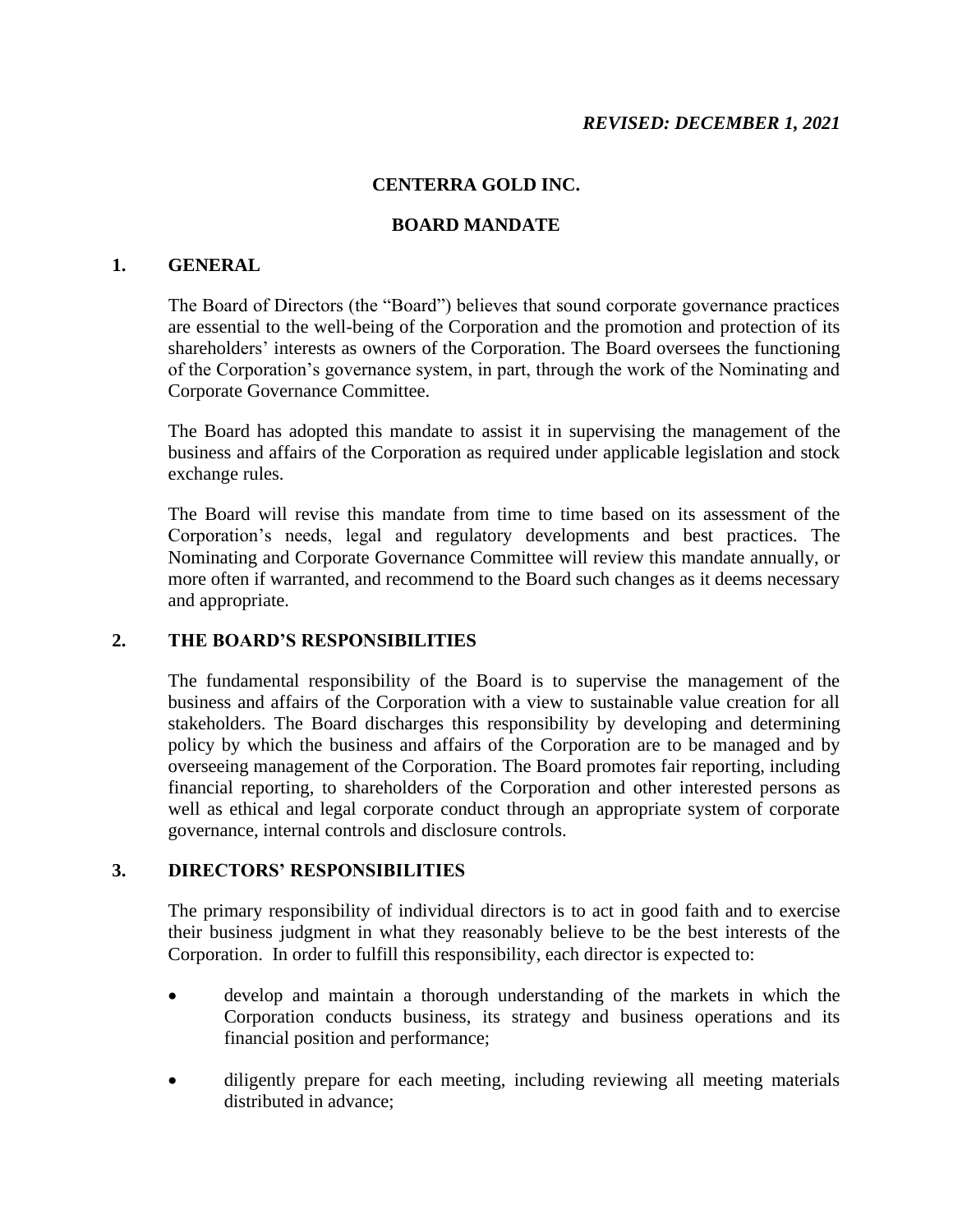- actively and constructively participate in each meeting, including seeking clarification from management and outside advisors where necessary to fully understand the issues under consideration;
- engage in continuing education programs for directors, as appropriate; and
- attend all meetings of the Board and any committee of which he or she is a member.

## **4. BOARD COMPOSITION**

#### (a) **Board Membership Criteria**

The Nominating and Corporate Governance Committee is responsible for establishing the competencies and skills that the Board considers to be necessary for the Board as a whole to possess; the competencies and skills that the Board considers each existing director to possess; and the competencies and skills each new nominee will bring to the Board. The Nominating and Corporate Governance Committee identifies candidates for Board membership based on their character, integrity, judgment and record of achievement and any skills and talents they possess which would add to the Board's decision-making process and enhance the overall management of the business and affairs of the Corporation. The Corporate Governance and Nominating Committee will also take into consideration the representation of women and other minority groups in the director identification and selection process in accordance with the Corporation's diversity, equity and inclusion policy.

Directors who change their principal occupation are expected to advise the Nominating and Corporate Governance Committee and, if determined appropriate by the Nominating and Corporate Governance Committee, resign from the Board.

#### (b) **Director Independence**

The Board believes that, except during periods of temporary vacancies, the majority of its members should be independent. For the purposes of this mandate, "independent" means the standard of independence applicable to audit committee members as set out in National Instrument 52-110 – *Audit Committees*, as amended from time to time.

In all cases, the determination of whether a director is independent must be made by the Board in accordance with applicable securities laws and stock exchange rules. Generally, an independent director means a director who has no direct or indirect material relationship with the Corporation. For these purposes, "material relationship" means a relationship which could, in the view of the Board, reasonably interfere with the exercise of a member's independent judgment.

In making a determination regarding a director's independence, the Board will consider all relevant facts and circumstances, including the director's commercial, industrial, banking, consulting, legal, accounting, charitable and familial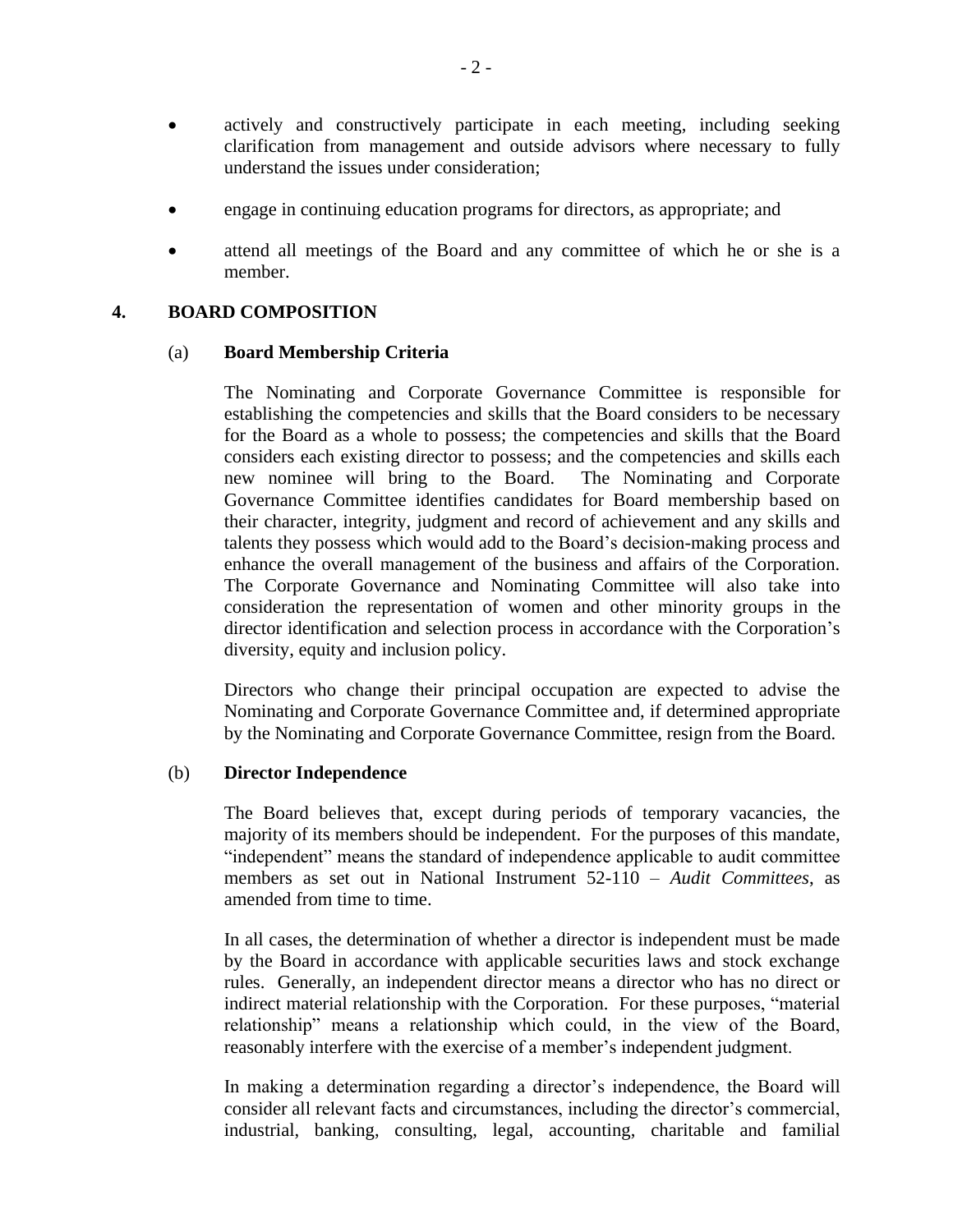relationships, and such other criteria as the Board may determine from time to time.

The Board will review the independence of all directors on an annual basis and will disclose its determinations annually. To facilitate this review, directors will be asked to provide the Board with full information regarding their business and other relationships with the Corporation and its affiliates and with senior management and their affiliates. Directors have an ongoing obligation to inform the Board of any material changes in their circumstances or relationships which may affect the Board's determination as to their independence.

## (c) **Board Size**

The Board is of the view that a size of between 8 and 11 members is conducive to effective decision-making and committee work.

## (d) **Retirement**

Directors may serve on the Board until the annual meeting of the Corporation next following their 75th birthday, and may not be re-elected after reaching age 75, unless this requirement has been waived by the Board, or the Nominating and Corporate Governance Committee, for a valid reason.

## (e) **Term**

All directors are elected at the annual meeting of shareholders of the Corporation for a term of one year.

## (f) **Board Succession**

The Nominating and Corporate Governance Committee is responsible for maintaining a Board succession plan that is responsive to the Corporation's needs and the interests of its shareholders.

## (g) **Service on Other Boards**

The Board does not believe that its members should be prohibited from serving on the boards of other public companies so long as these commitments do not materially interfere with and are not incompatible with their ability to fulfill their duties as a member of the Board. Directors must advise the Chair in advance of accepting an invitation to serve on the board of another public company.

# **5. BOARD DUTIES**

In fulfilling its responsibilities, the Board is, among other matters, responsible for the following matters:

(a) selection, appointment, evaluation and, if necessary, termination of the Chief Executive Officer;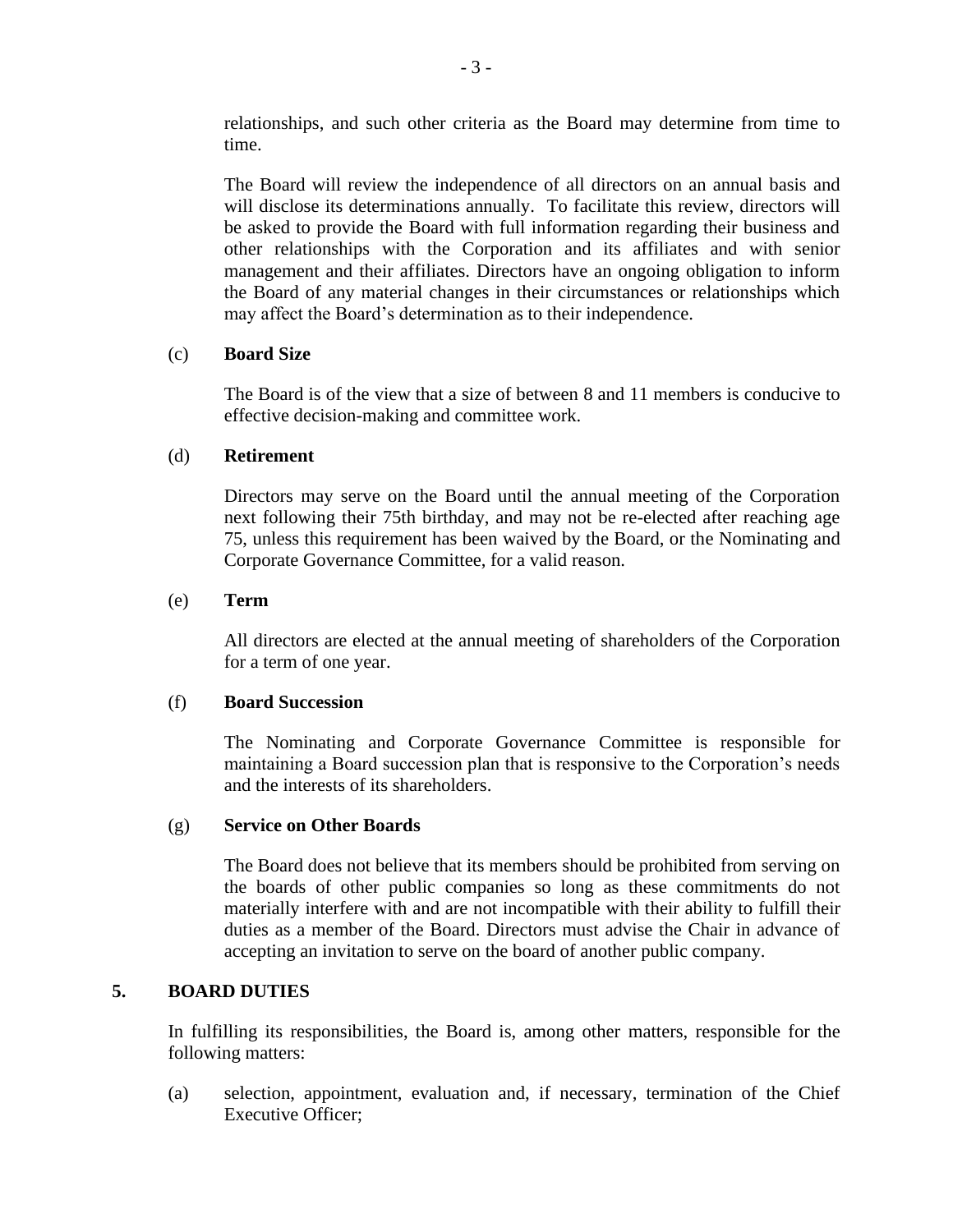- (b) satisfying itself as to the integrity of the Chief Executive Officer and other senior officers of the Corporation and as to the culture of integrity throughout the Corporation;
- (c) succession planning, including appointing, counseling and monitoring the performance of executive officers;
- (d) human resources policies of the Corporation in general, including in particular the approval of the compensation of executive officers;
- (e) adoption of a strategic planning process, approval of strategic plans and monitoring corporate performance against those plans;
- (f) approval of periodic capital and operating plans and monitoring corporate performance against those plans;
- (g) policies and processes to identify the Corporation's principal business risks, including hedging policies for the Corporation, and to confirm that systems are in place to mitigate these risks where prudent to do so;
- (h) policies to confirm ethical behaviour of the Corporation and its employees, and compliance with laws and regulations;
- (i) policies and processes to satisfy itself as to the integrity of the Corporation's internal control and management information systems and its financial reporting;
- (j) assessment of the effectiveness of the Board and its committees;
- (k) confirming that an appropriate orientation program is in place for new directors and that continuing education opportunities are available for all directors;
- (l) definition of the duties and the limits of authority of senior management, including approving a position description for the Chief Executive Officer;
- (m) communications policy of the Corporation;
- (n) health and safety and environmental policies and ensuring the implementation of systems to comply with these policies and all relevant laws and regulations;
- (o) policies on corporate social responsibility and sustainable development and oversight of management's efforts to implement the policies in the jurisdictions where it operates;
- (p) oversight of the estimation of reserves by management;
- (q) corporate governance including the relationship of the Board to management and confirming that the Corporation has appropriate structures and procedures in place to permit the Board to effectively discharge its duties and responsibilities;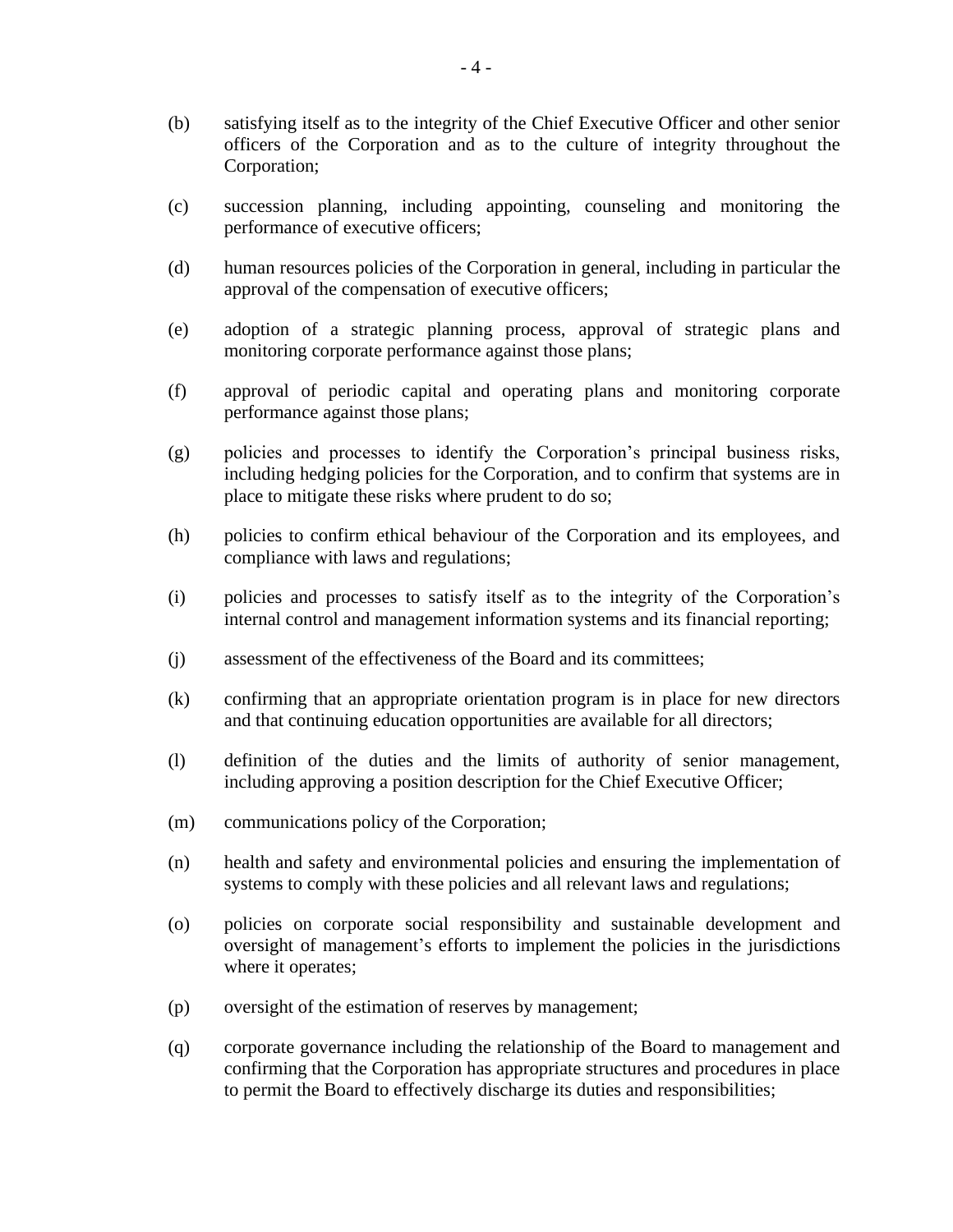- (r) calling meetings of shareholders and submission to the shareholders of any question or matter requiring approval of the shareholders;
- (s) approval of directors for nomination and election and recommendation of the auditors to be appointed at shareholders' meetings and filling a vacancy among the directors or in the office of the auditor;
- (t) issuance of securities of the Corporation;
- (u) declaration of dividends and establishment of the dividend policy for the Corporation;
- (v) approval of the annual audited financial statements, management proxy circulars, takeover bid circulars, directors' circulars, prospectuses, annual information forms and other disclosure documents required to be approved by the directors of a corporation under securities laws, regulations or rules of any applicable stock exchange;
- (w) adoption, amendment or repeal of by-laws of the Corporation;
- (x) review and approval of material transactions not in the ordinary course of business; and
- (y) other corporate decisions required to be made by the Board, or as may be reserved by the Board, to be made by itself, from time to time and not otherwise delegated to a committee of the Board or to the management of the Corporation.

## **6. DELEGATION TO MANAGEMENT**

The Board may delegate by resolution, from time to time, financial authority to the Chief Executive Officer (who may sub-delegate such authority to others within the Corporation as appropriate).

## **7. CHAIR**

#### (a) **Appointment**

The Board will in each year appoint from among its members a Chair. The Chair of the Board shall be an independent director unless the Board concludes that the best interests of the Corporation would be otherwise better served. If such Chair is not independent, then the independent directors shall appoint a Lead Director who shall be independent.

#### (b) **General**

The Chair is principally responsible for overseeing the operations and affairs of the Board.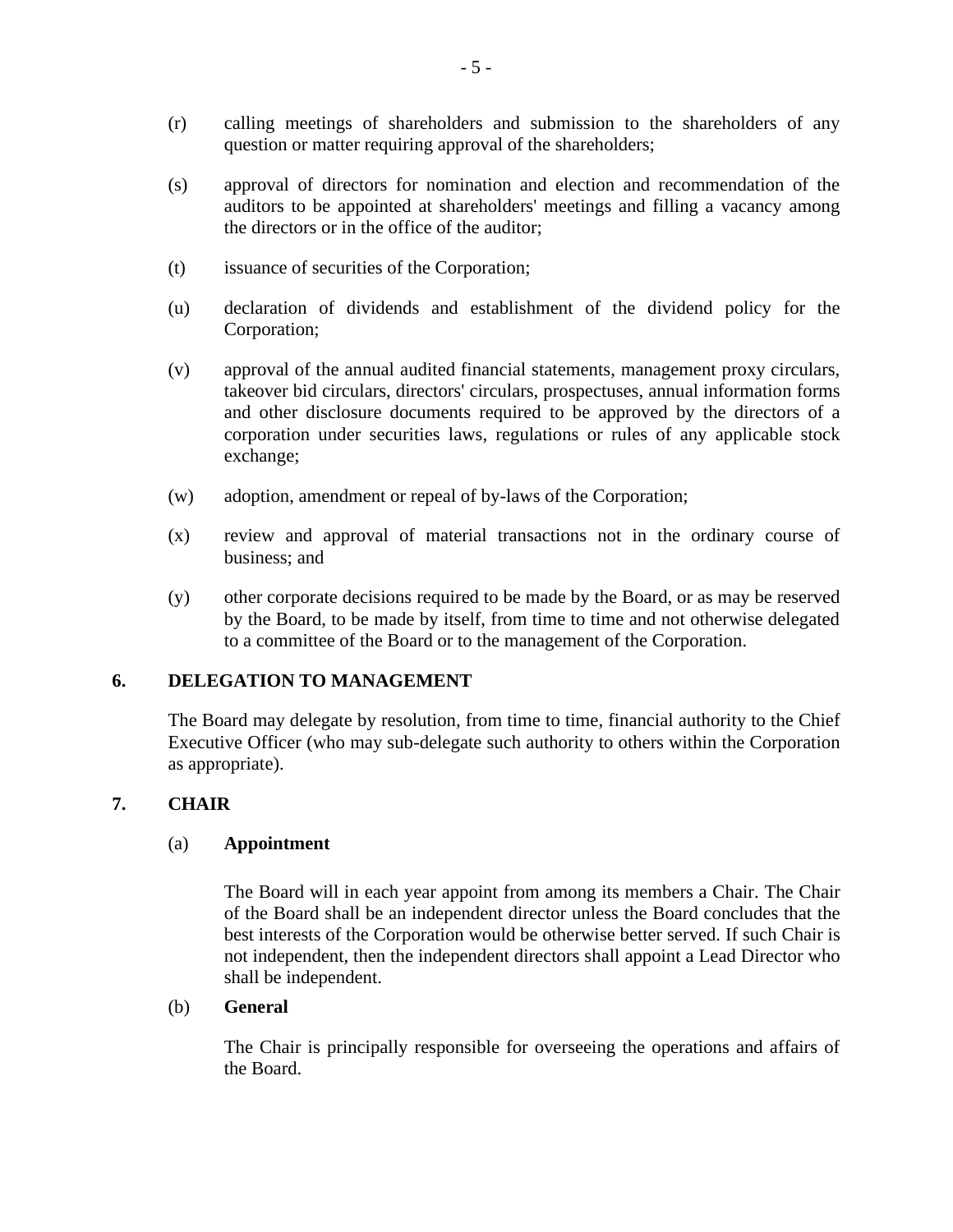## (c) **Specific Role and Responsibilities**

The Chair will (subject to the responsibilities of the Lead Director as set out in Section 8, if Chair is not independent):

- lead, manage and organize the Board, consistent with the approach to corporate governance adopted by the Board from time to time;
- preside as chair at all meetings of the Board and shareholders;
- set the agenda of the board and shareholders' meetings, in consultation with the Corporate Secretary and the Chief Executive Officer;
- confirm that appropriate procedures are in place to allow the Board to work effectively and efficiently and to function independently from management;
- confirm that Board functions are delegated to appropriate committees and that the functions are carried out and the results reported to the Board;
- together with the Chief Executive Officer, approach potential candidates for Board membership, once candidates have been identified and selected by the Nominating and Corporate Governance Committee, to explore their interest in joining the Board;
- serve as an *ex officio* member of all Board committees, provided that if the Chair is not independent, he or she will not serve as a member of any committee required to be composed entirely of independent directors;
- act as a liaison between the Board and senior management, encouraging effective communication between the Board and the Chief Executive Officer;
- consistent with encouraging effective communication between the Board and the Chief Executive Officer, confirm that the Board and senior management understand their respective responsibilities and respect the boundary between them;
- chair Board meetings, including requiring appropriate briefing materials to be delivered in a timely fashion, stimulating debate, providing adequate time for discussion of issues, facilitating consensus, encouraging full participation and discussion by individual directors and confirming that clarity regarding decisions is reached and accurately recorded;
- confirm proper and timely documentary filings and fulfillment of disclosure requirements to statutory authorities under applicable legislation, including working with the Corporation's external counsel and other outside advisors when necessary;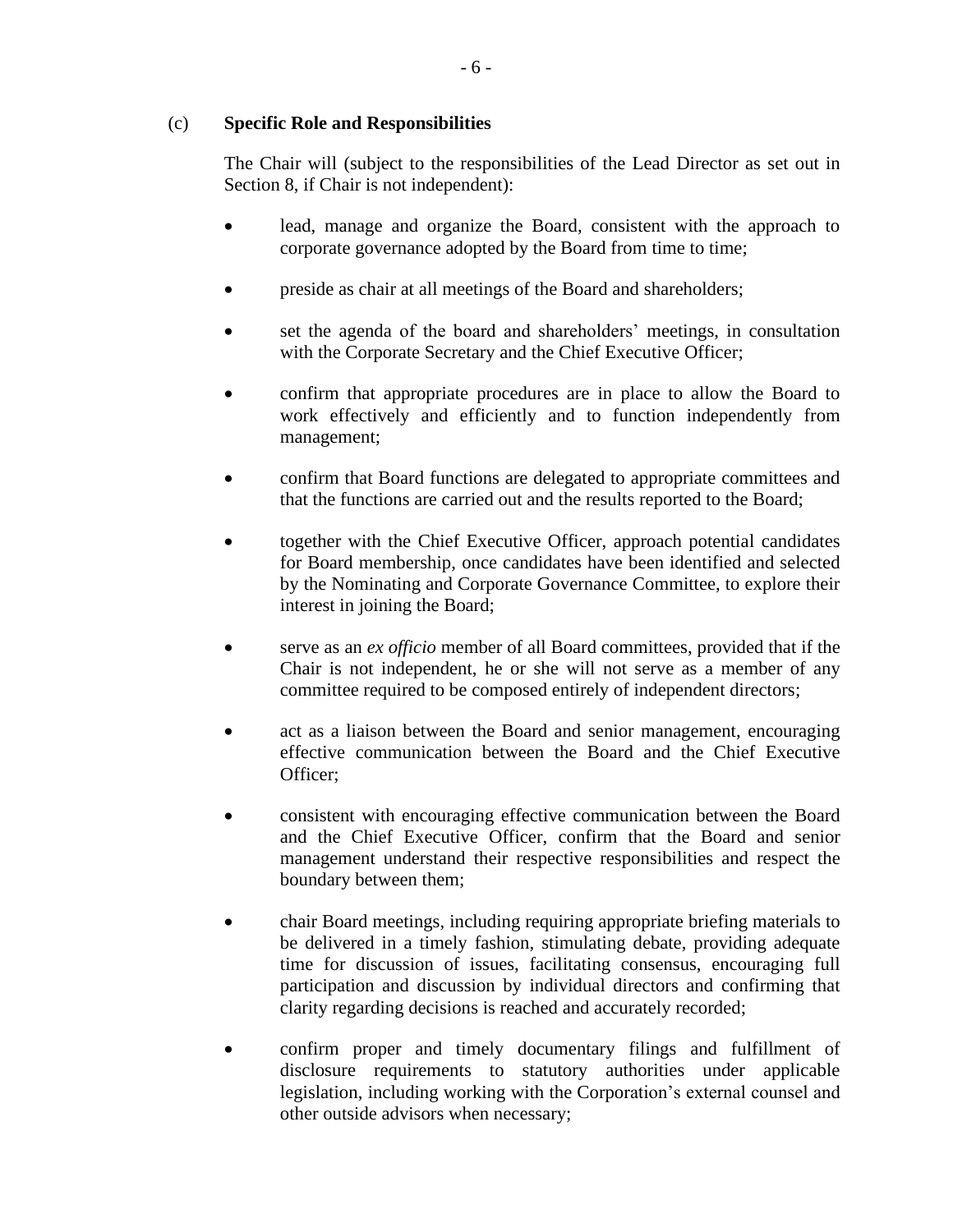- confirm that the Board and its committees have the necessary resources to carry out their responsibilities, in particular, timely and relevant information;
- work with the Chief Executive Officer, the chair of the Nominating and Corporate Governance Committee and the Corporate Secretary to further the creation of a healthy governance culture within the Corporation;
- at the request of the Chief Executive Officer, represent the Corporation to shareholders and external stakeholders, including local community groups, aboriginals, government, and non-governmental organizations; and
- perform additional duties requested by the Board.

# **8. LEAD DIRECTOR**

## (a) **Appointment**

A Lead Director appointed pursuant to Section 7(a), shall have the responsibilities outlined in Section 8(b) below.

## (b) **Specific Role and Responsibilities**

- coordinate the activities of the independent directors;
- preside at all meetings of the Board at which the Chair is not present, including meetings of independent directors and communicate the results of such meetings to the Chair and Chief Executive Officer as appropriate;
- call meetings of the independent directors, as appropriate;
- serve as liaison between the Chair, Chief Executive Officer and the independent directors;
- review the agenda for Board meetings to ensure that the agenda enables the Board to successfully carry out its duties and that the Board has sufficient time for discussion of all agenda matters;
- serve as an independent leadership contact for all independent directors consistent with the approach to corporate governance adopted by the Board from time to time;
- correspond or meet, if needed, with shareholders or other stakeholders regarding communications directed to the independent directors of the Board and coordinate with others as appropriate with respect to independent directors matters;
- provide support to the Chair, Chief Executive Officer, the Chair of the Nominating and Corporate Governance Committee and the Corporate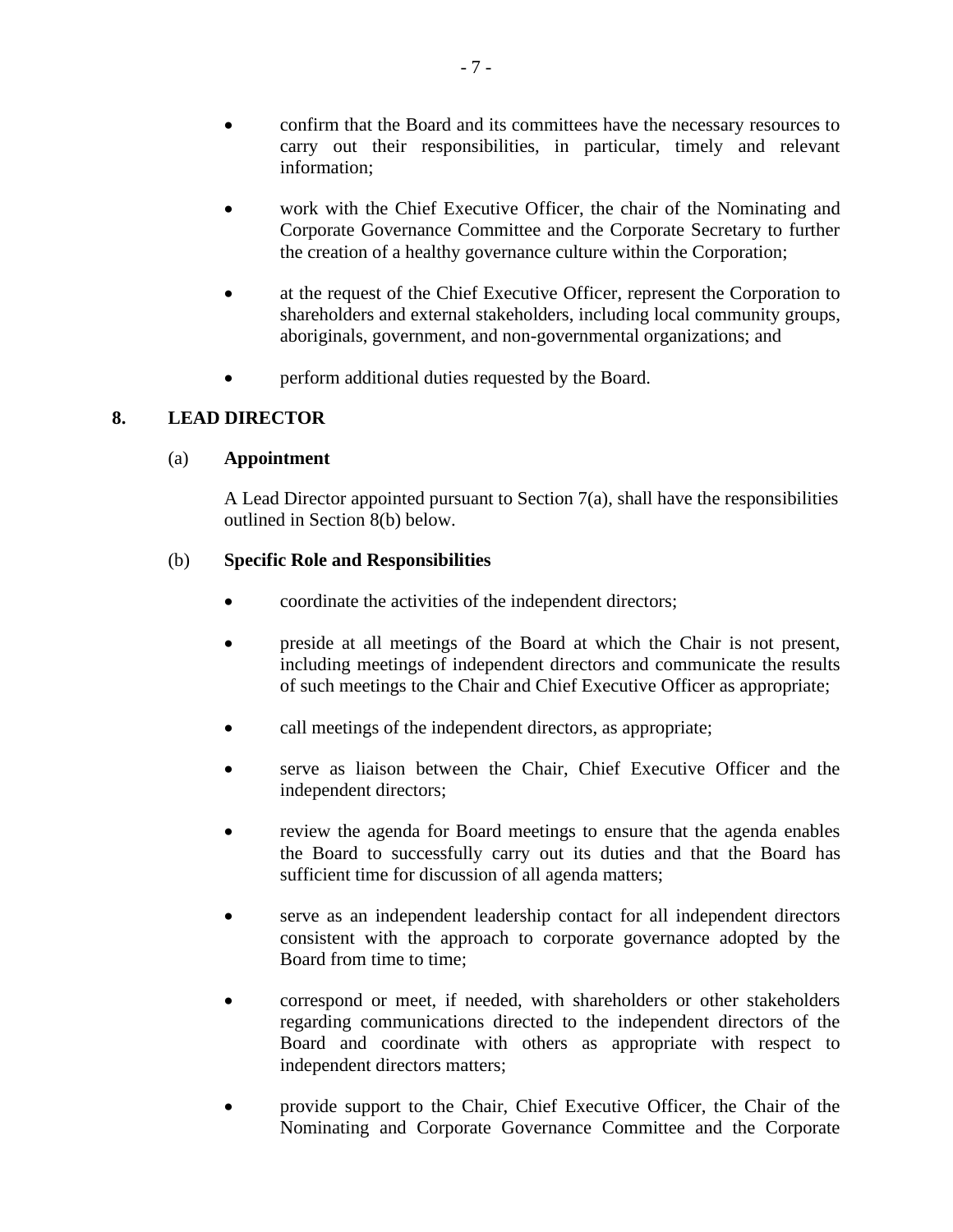Secretary, as needed, to further the creation of a healthy governance culture within the Corporation; and

• perform such other duties as the Board may from time to time delegate to assist the Board in the fulfillment of its responsibilities.

## (c) **General**

If the Lead Director has a conflict of interest, the Vice Chair shall serve as the Lead Director with respect to matters concerning any conflict of interest.

# **9. VICE CHAIR**

## (a) **Appointment**

The Board may appoint from among its members a Vice Chair. The Vice Chair of the Board shall be an independent director and may be appointed as Lead Director.

## (b) **Specific Role and Responsibilities**

The Vice Chair will:

- serve as Chair of the Special Committee and, as appropriate, call meetings and coordinate the activities of the Special Committee;
- perform such other duties and responsibilities as assigned by the Board from time to time to assist the Board in the fulfillment of its responsibilities;
- assist the Chair of the Board in performing his or her duties and responsibilities and shall perform all the duties and responsibilities of the Chair of the Board during his or her absence or inability to act, including, but not limited to, presiding over all meetings of the Board at which the Chair is not present and communicating the results of such meetings to the Chair of the Board and Chief Executive Officer, as appropriate;
- provide support to the Chair, the Chief Executive Officer and the Board with respect to certain strategic matters, as needed; and
- provide strategic support and institutional knowledge to the Chair, the Chief Executive Officer and the Board with respect to all matters related to dealings with the Kyrgyz Republic.

## **10. CORPORATE SECRETARY**

## (a) **Appointment**

The Board will appoint an individual to act as the Corporate Secretary.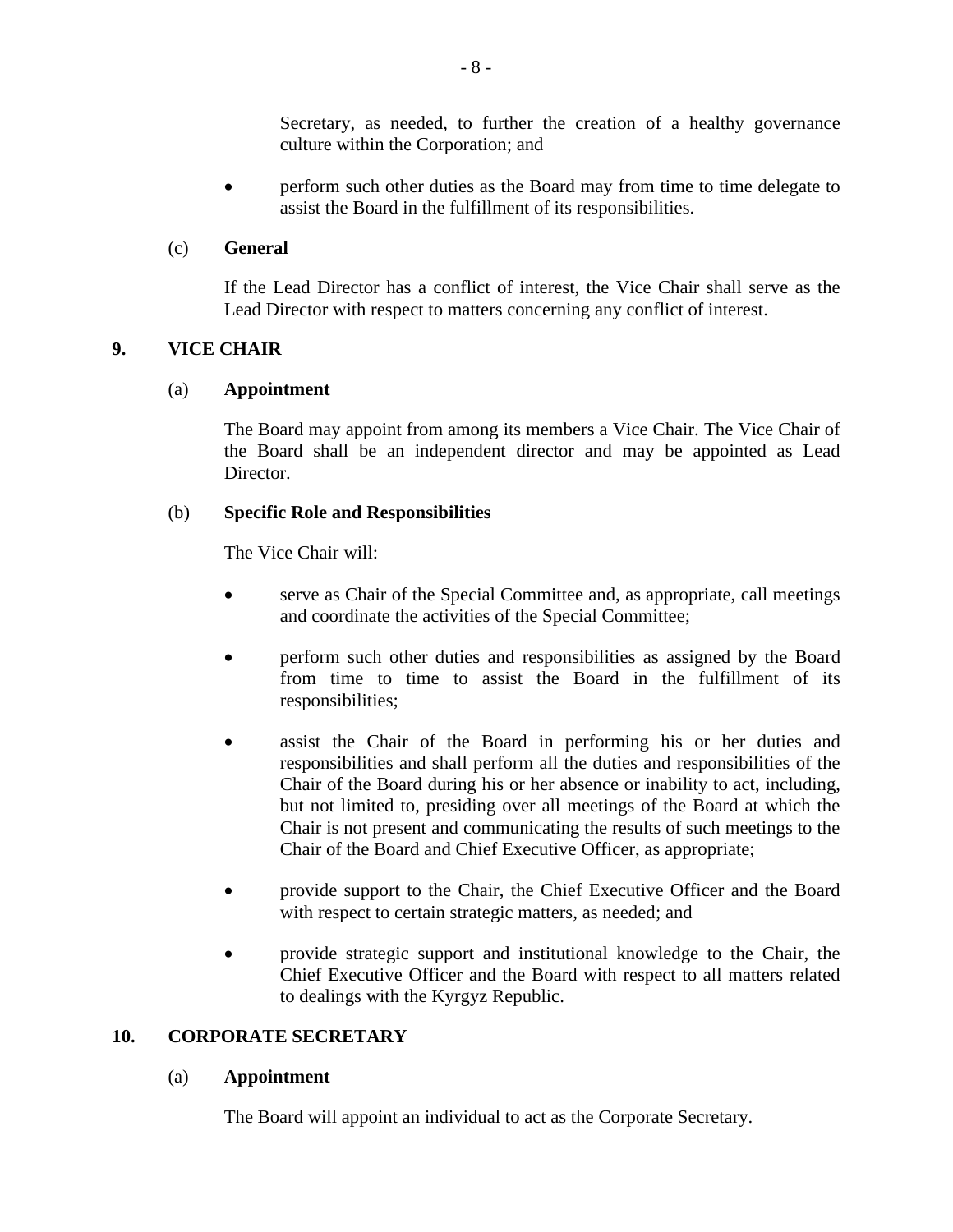## (b) **General**

The Corporate Secretary is responsible for assisting the Chair in managing the operations and affairs of the Board and for performing additional duties requested by the Chair or the Board or any of its committees.

## (c) **Specific Role and Responsibilities**

The Corporate Secretary will:

- oversee the preparation of all materials for shareholders which relate to the election of directors or the matters discussed in these guidelines;
- confirm that all notices and materials are delivered to shareholders and directors in a timely manner;
- confirm that all minutes of meetings of shareholders, the Board and committees are accurately recorded;
- confirm proper and timely documentary filings and fulfilment of disclosure requirements to statutory authorities under applicable legislation, including working with the Corporation's external counsel and other outside advisors, when necessary;
- maintain the Corporation's books and records and oversee the security and application of the corporate seal;
- administer the operations of the Board and its committees;
- act as Secretary at annual meetings of shareholders;
- monitor compliance with the governance policies of the Board, including those regarding frequency and conduct of Board meetings, reporting information and other policies relating to the Board's business; and
- perform additional duties requested by the Chair or the Board or any of its committees.

## **11. BOARD COMMITTEES**

## (a) **General**

The Board carries out its responsibilities directly and through the following committees and such other committees as it may establish from time to time: the Audit Committee, the Nominating and Corporate Governance Committee, the Human Resources and Compensation Committee, the Operations and Sustainability Committee and the Risk Committee.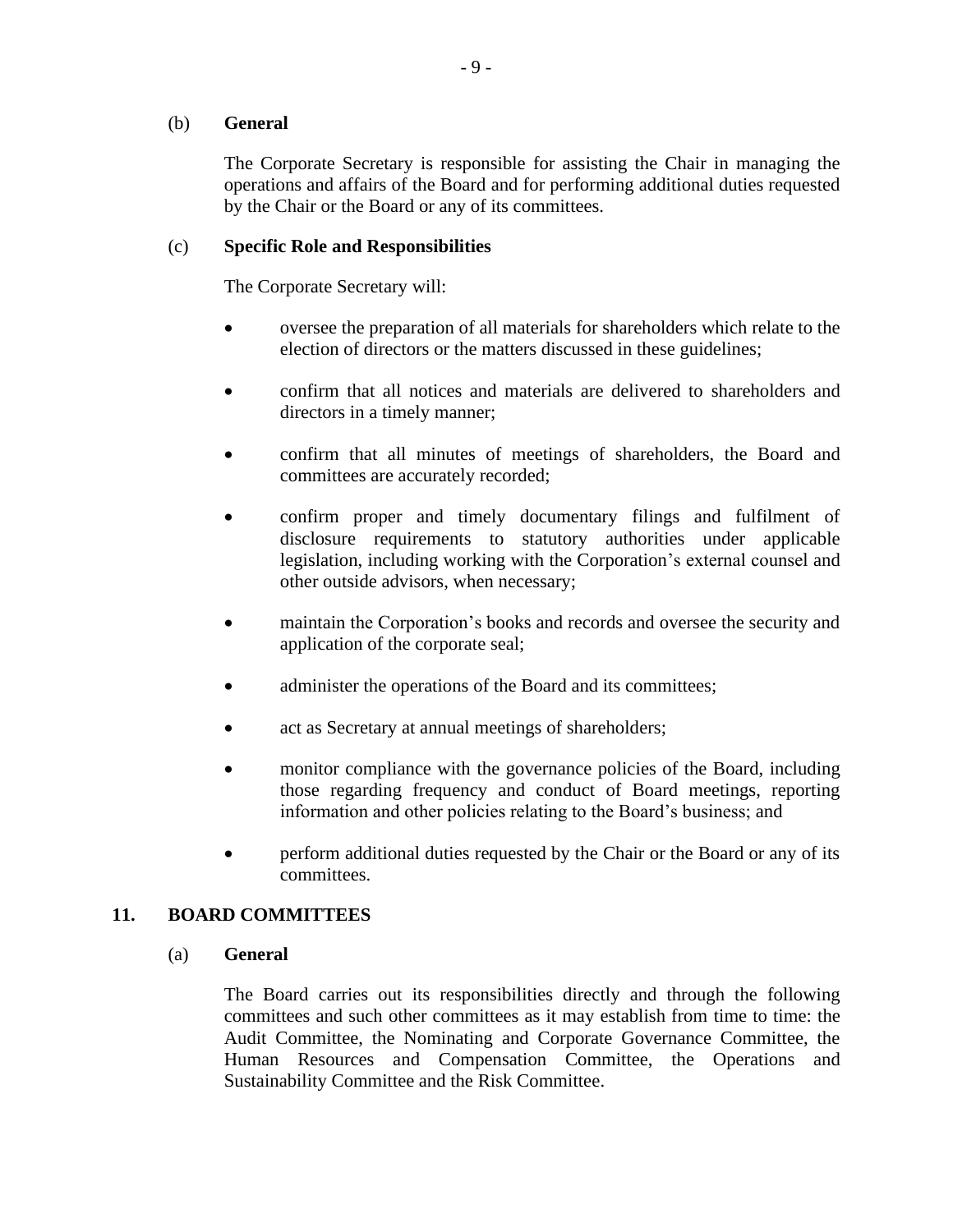#### (b) **Chair**

The Audit Committee, the Nominating and Corporate Governance Committee, the Human Resources and Compensation Committee, the Sustainable Operations Committee and the Risk Committee are each chaired by a director who is selected by the Board on the recommendation of the Nominating and Corporate Governance Committee and is responsible for determining the agenda and the frequency and conduct of meetings.

## (c) **Charters**

Each committee has its own charter which sets out its responsibilities and duties, qualifications for membership, procedures for committee member removal and appointment and reporting to the Board. On an annual basis, each committee's charter is reviewed by both the committee itself and the Nominating and Corporate Governance Committee and is also reviewed and approved by the Board. Copies of each charter are posted on the Corporation's website and printed copies will be made available to any shareholder upon request. Below is a brief description of the responsibilities of each committee.

### *Audit Committee*

The Audit Committee is responsible for assisting the Board in fulfilling its oversight responsibilities in relation to the integrity of the Corporation's financial statements; the Corporation's compliance with legal and regulatory requirements (other than with respect to health, safety and the environment); compliance with the Code of Ethics Policy; the qualifications and independence of the Corporation's external auditors; the design and implementation of internal controls over financial reporting and disclosure controls; management of financial risks as delegated by the Board, including oversight of hedging activities; related party transactions; the performance of the Corporation's internal audit function; and any additional matters delegated to the Audit Committee by the Board.

## *Nominating and Corporate Governance Committee*

The Nominating and Corporate Governance Committee is responsible for assisting the Board in fulfilling its oversight responsibilities in relation to the Corporation's overall approach to corporate governance; the size, composition and structure of the Board and its committees; the identification and recommendation to the Board of qualified individuals for appointment to the Board and its committees; orientation and continuing education for directors; matters involving conflicts of interest of directors; and any additional matters delegated to the Nominating and Corporate Governance Committee by the Board.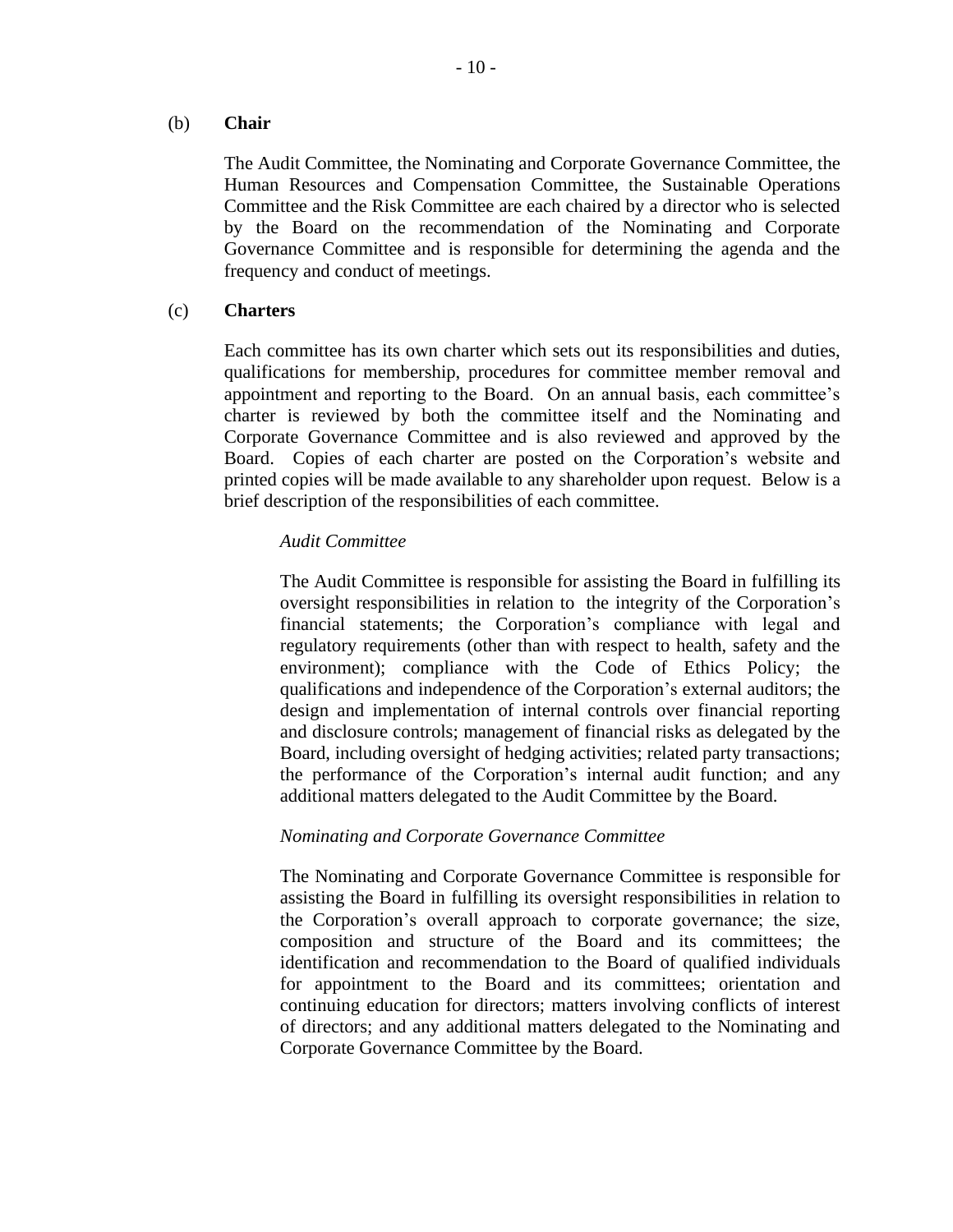#### *Human Resources and Compensation Committee*

The Human Resources and Compensation Committee is responsible for supporting the Board in making recommendations in regard to its oversight responsibilities and to review and, at its discretion, approve certain recommendations proposed by management. The Human Resources and Compensation Committee reviews and recommends to the Board the selection and appointment of officers of the Corporation; the compensation philosophy, competitive positioning and competitive objectives in the market all of which drive the design of components and administration; the compensation and employment agreement of the CEO as recommended by the Chairman of the Board and by the Human Resources and Compensation Committee; grants of stock options to eligible participants; succession planning pertaining to all executive officers, based on recommendations of the chair of the board and the CEO; and any additional matters delegated to the Human Resources and Compensation Committee by the Board. The Human Resources and Compensation Committee oversees and approves the compensation and employment agreements of the direct reports to the CEO as reviewed and recommended by the Chairman of the Board; the objectives and design of the compensation program of the Corporation consistent with the compensation philosophy, competitive positioning and competitive objectives approved by the Board (these objectives and designs, along with their components and descriptions/plans, will satisfy the goal of providing sufficient competitive compensation to attract, retain and motivate senior management to maximize shareholder value); major human resources policies recommended by the CEO; diversity, equity and inclusion matters; management's recommendation on annual merit increases consistent with the budget approved by the Board; special recognition payments under the CEO Awards Program which are recommended to be \$50,000 or greater; and the administration of all equity-based compensation plans, subject to reporting to the Board. The Human Resources and Compensation Committee oversees and approves the compensation arrangements for Board members.

#### *Operations and Sustainability Sustainable Operations*

The Sustainable Operations Committee is responsible for assisting the Board of Directors in fulfilling its oversight responsibilities on matters relating to safety, health, environment, corporate social responsibility and reserves including the establishment of, and review of compliance with, appropriate safety, health and environment and corporate social responsibility policies and programs, receiving reports from management and reviewing budgets, reviewing the Corporation's designated qualified persons for estimation of reserves and resources, receiving updates from management on key operational and technical issues, reviewing the Corporation's publication of new reserve and resource information and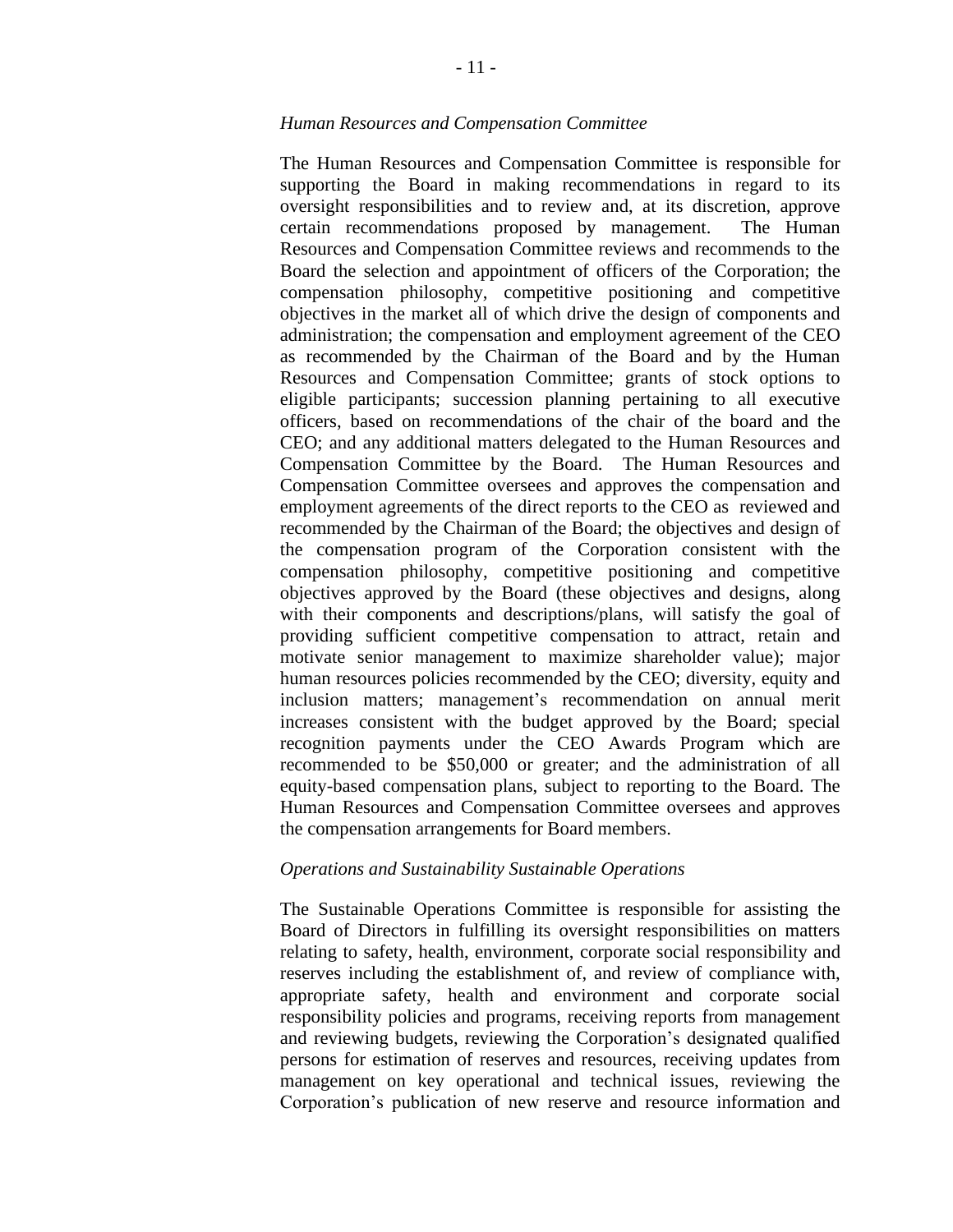annual reserve statements, and reviewing annual reconciliation of reserve and resource information to mine production.

#### *Risk Committee*

The Risk Committee is responsible for assisting the Board of Directors in fulfilling its oversight responsibilities in relation to the policies, processes and systems for the identification, assessment and management of the Corporation's principal strategic, financial, and operational risks including: (i) overseeing that the executive team has in place a process designed to identify and assess the key risks that the organization faces and has established an appropriate mechanism designed to address those risks; (ii) overseeing, in conjunction with other Board-level committees or the full Board, significant or critical risks, including strategic, financial and operational risks; and (iii) overseeing the division of risk-related responsibilities to each Board committee as clearly as possible and analyze to determine that the oversight of any significant or critical risks is not overlooked. Where practical, the Risk Committee is expected to include least one member from each of the other standing committees.

### **12. BOARD AND COMMITTEE MEETINGS**

#### (a) **Scheduling**

Board meetings are scheduled in advance at appropriate intervals throughout the year. In addition to regularly scheduled Board meetings, additional Board meetings may be called upon proper notice at any time to address specific needs of the Corporation. The Board may also take action from time to time by unanimous written consent. A Board meeting may be called by the Chair, the Chief Executive Officer or any two directors.

Each committee meets as often as it determines is necessary to fulfill its responsibilities. A meeting of any committee may be called by the committee chair, the Chair, the Chief Executive Officer or any two committee members.

Board meetings are held at a location determined by the Chair and meetings of each committee are held at a location determined by the committee chair.

#### (b) **Notice**

Notice of the time and place of each meeting of the Board or any committee must be given to each director either by personal delivery, electronic mail, facsimile or other electronic means not less than 48 hours before the time of the meeting or by mail not less than 96 hours before the date of the meeting. Board or committee meetings may be held at any time without notice if all of the directors or committee members have waived or are deemed to have waived notice of the meeting. A director participating in a Board or committee meeting is deemed to have waived notice of the meeting.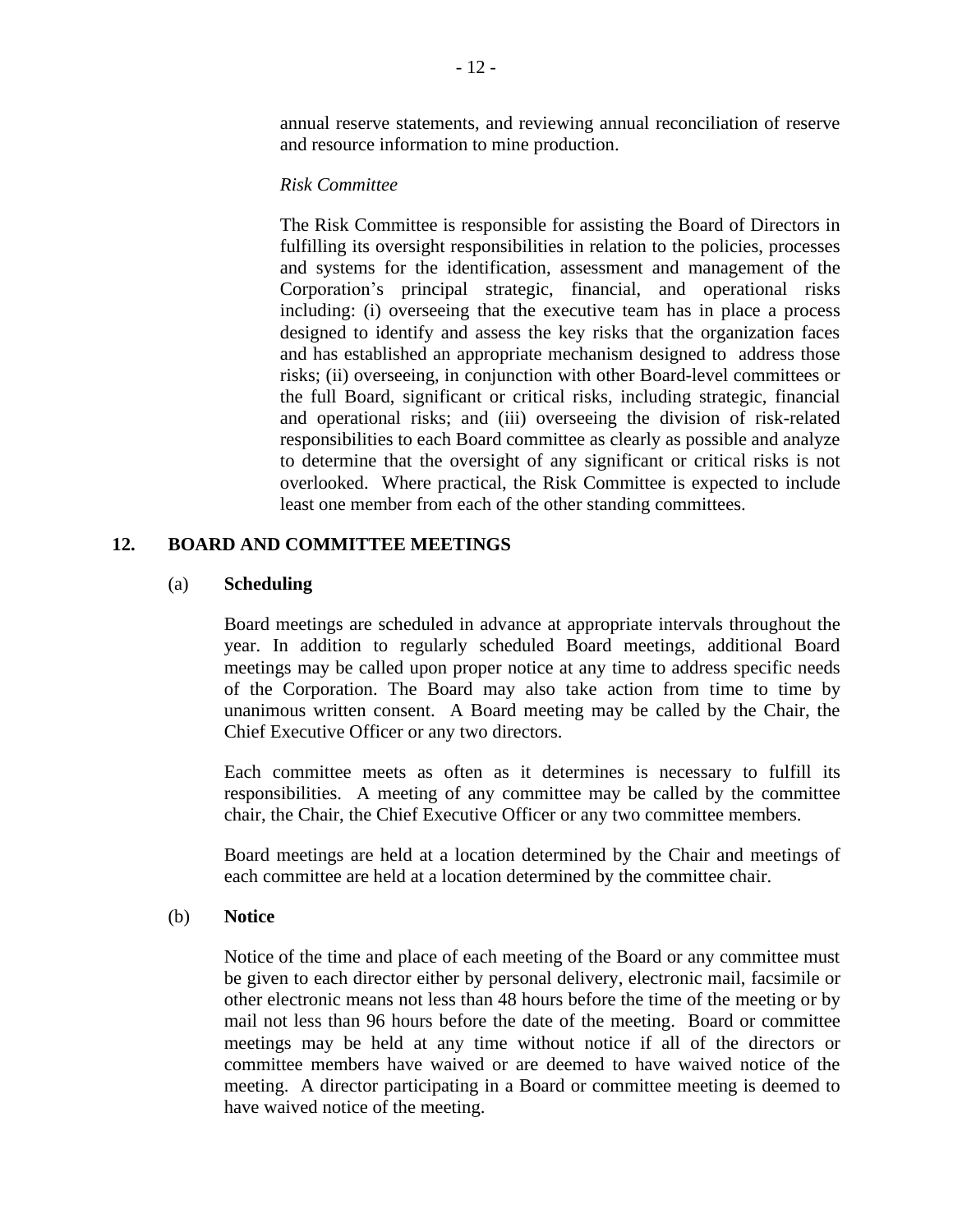## (c) **Agenda**

The Chair establishes the agenda for each Board meeting in consultation with the Corporate Secretary and the Chief Executive Officer. Any director may propose the inclusion of items on the agenda, request the presence of or a report by any member of senior management, or at any Board meeting raise subjects that are not on the agenda for that meeting.

Committee chairs establish the agenda for each committee meeting. Any committee member may propose the inclusion of items on the agenda, request the presence of or a report by any member of senior management, or at any committee meeting raise subjects that are not on the agenda for the meeting.

The Corporate Secretary distributes an agenda and meeting materials in advance of each Board or committee meeting to allow Board or committee members, as the case may be, sufficient time to review and consider the matters to be discussed.

### (d) **Non-Management Sessions**

Non-management directors meet separately at every Board meeting without management present. The Chair informs management of the substance of these meetings to the extent that action is required by them.

#### (e) **Distribution of Information**

The Board regularly receives reports on the financial results and operating activities of the Corporation, as well as periodic reports on certain non-operational matters, including, corporate governance, insurance, pensions and treasury matters and safety, health and environmental matters.

#### (f) **Attendance and Participation**

Each director is expected to attend all meetings of the Board and any committee of which he or she is a member. A director who is unable to attend a Board or committee meeting in person may participate by telephone or teleconference.

#### (g) **Quorum**

A quorum for any Board meeting is a majority of directors.

A quorum for any committee meeting is a majority of its members.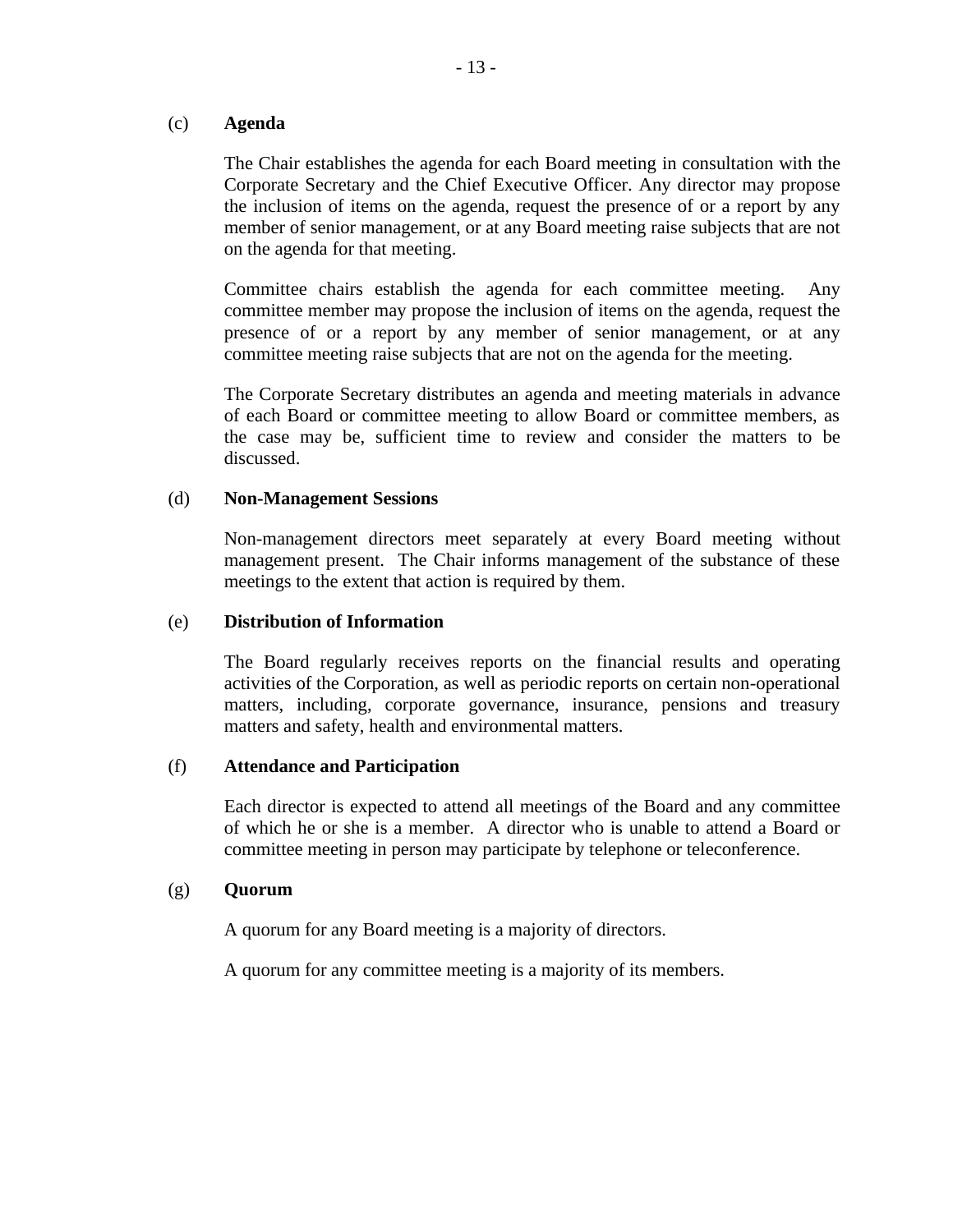### (h) **Voting and Approval**

At Board or committee meetings, each director or member, as applicable, is entitled to one vote and questions are decided by a majority of votes. In case of an equality of votes, the chair of the meeting does not have a second or casting vote.

## (i) **Procedures**

Procedures for Board meetings are determined by the Chair unless otherwise determined by the by-laws of the Corporation or a resolution of the Board.

Procedures for committee meetings are determined by the chair of the committee unless otherwise determined by the by-laws of the Corporation or a resolution of the committee or the Board.

## (j) **Corporate Secretary**

The Corporate Secretary acts as secretary to the Board and each of its committees. In the absence of the Corporate Secretary, or at the election of the Board or committee, as the case may be, the Board or a committee may appoint any other person to act as secretary.

### (k) **Minutes of Meetings**

The Corporate Secretary keeps minutes of the proceedings of the Board and each of its committees, and circulates copies of the minutes to each Board or committee member, as the case may be, on a timely basis.

## **13. DIRECTOR COMPENSATION**

The Board believes that compensation for directors should be competitive with the compensation paid to directors of comparable companies. The Human Resources and Compensation Committee reviews directors' compensation at least bi-annually with this criterion in mind and makes recommendations to the Board.

Directors who are employees of the Corporation or any of its affiliates do not receive any compensation for service as directors.

To further align the interests of directors with those of other shareholders, directors are paid a portion of their fees in deferred share units and restricted share units.

Directors are reimbursed by the Corporation for reasonable travel expenses incurred in connection with their duties as directors.

## **14. SHARE OWNERSHIP REQUIREMENTS**

Directors are required, within five years of their initial appointment to the Board, to acquire and hold deferred share units, restricted share units, common shares or any other equity-based awards of the Corporation designated by the Board from time to time, with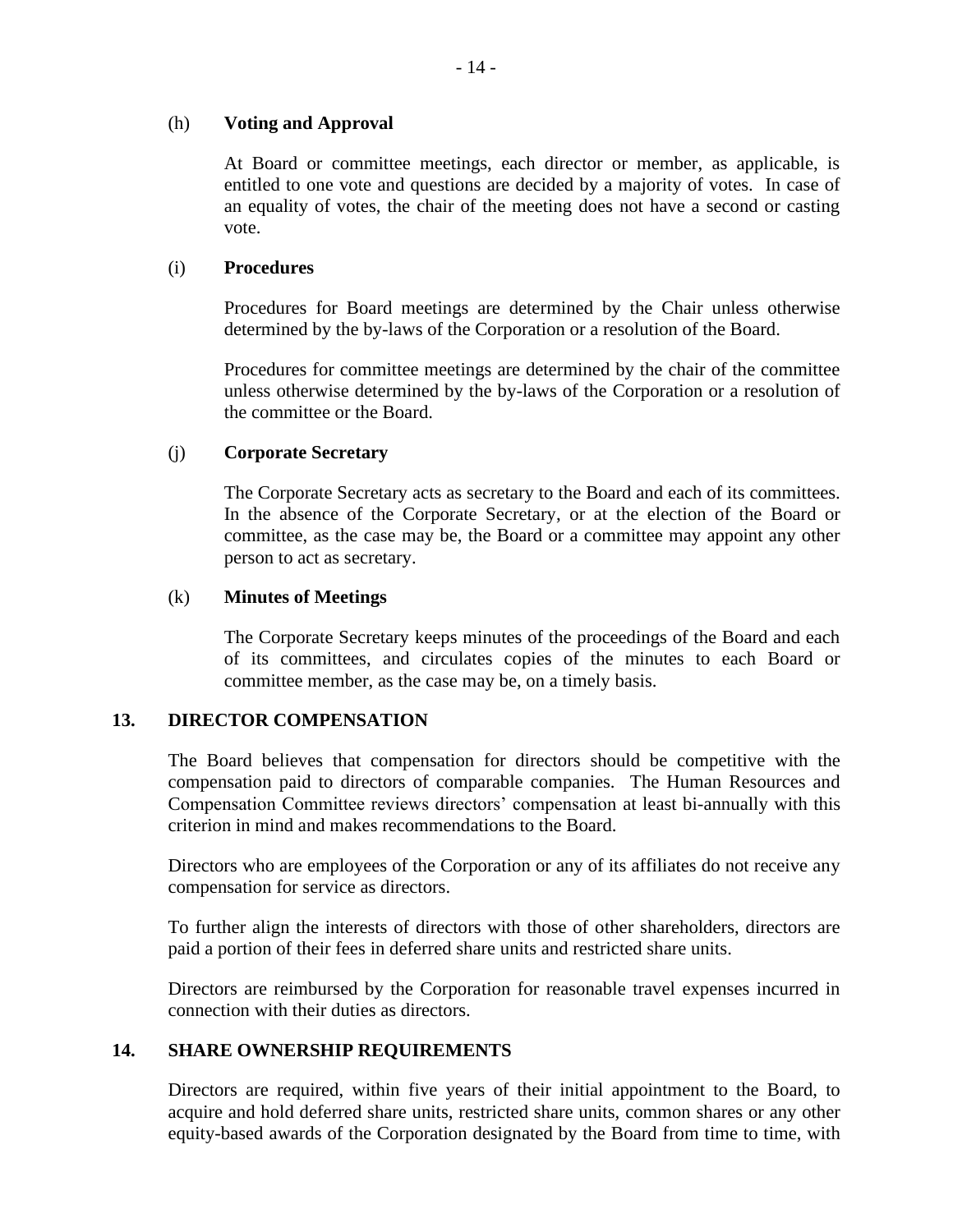a value equal to at least three times the amount of their annual retainer for service as a director (excluding travel, meeting and committee chair fees) such value to be determined at the greater of cost or market value of such securities.

## **15. DIRECTOR ORIENTATION AND CONTINUING EDUCATION**

New directors receive orientation materials describing the Corporation's business and its corporate governance policies and procedures. New directors also have meetings with the Chair, Chief Executive Officer and Chief Financial Officer.

The Nominating and Corporate Governance Committee is responsible for confirming that procedures are in place and resources are made available to provide directors with appropriate continuing education opportunities.

## **16. BOARD ACCESS TO MANAGEMENT AND ADVISORS**

Directors have access to members of management and are encouraged to raise any questions or concerns directly with management. The Board and its committees may invite any member of management, outside advisor or other person to attend any of their meetings.

The Board and any of its committees may retain an outside advisor at the expense of the Corporation at any time and have the authority to determine the advisor's fees and other retention terms. Individual directors may retain an outside advisor at the expense of the Corporation with the approval of the Nominating and Corporate Governance Committee.

## **17. PERFORMANCE ASSESSMENT OF THE BOARD AND ITS COMMITTEES**

The Nominating and Corporate Governance Committee annually reviews the effectiveness of the Board in fulfilling its responsibilities and duties as set out in these guidelines.

In addition, the Nominating and Corporate Governance Committee annually reviews the effectiveness of all Board committees in fulfilling their responsibilities and duties as set out in their charter and in a manner consistent with these guidelines.

In coordination with the Chair, the Nominating and Corporate Governance Committee evaluates individual directors to assess their suitability for nomination for re-election.

## **18. CODES OF ETHICS**

The Board expects all directors, officers and employees of the Corporation to conduct themselves in accordance with the highest ethical standards.

The Board has adopted a Code of Ethics for employees which addresses, among other things, avoidance of conflicts of interest, protection of confidential information, compliance with applicable laws, rules and regulations, adherence to good disclosure practices and procedures for employees and third parties to report concerns with respect to accounting and auditing matters. As set out in the Code, an employee who, in good faith, reports a concern regarding accounting matters or a suspected breach of the Code is